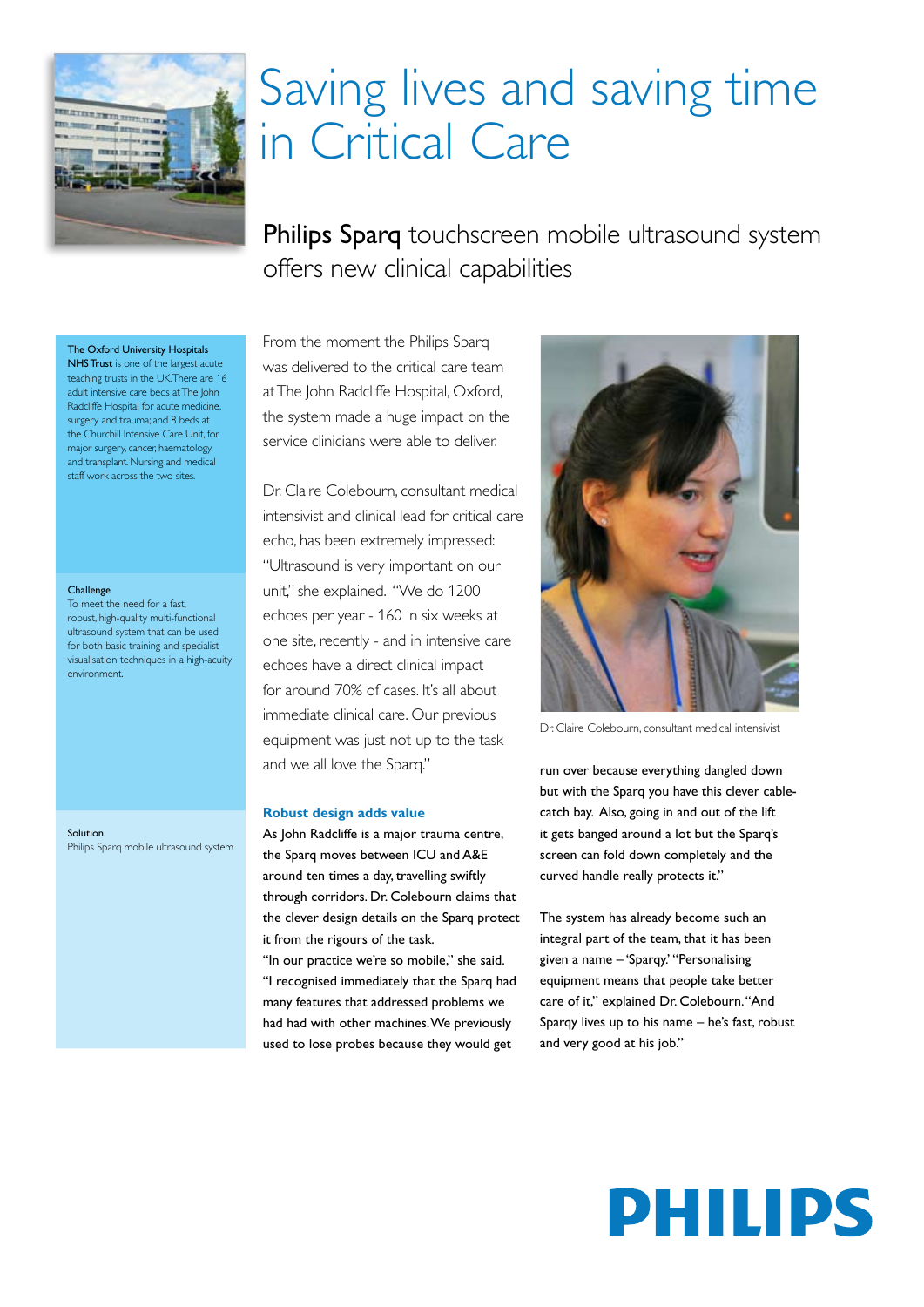

*Jo Mundy, Philips account manager, with Dr. Toby Thomas, senior echo fellow, and Dr. Claire Colebourn.*

#### **Versatile with excellent image quality** As founder members of the Critical Care Echocardiography Fellowship, Dr. Colebourn and her critical care echo fellows are all highly-experienced and discerning ultrasound users and have been surprised by the high quality of the images they are achieving with the Sparq. "The image quality is very good," she said. "I'm able to see things such as the endocardial borders really well. Even many of the more experienced fellows now prefer using the Sparq to our higher-end machine. The system is excellent value for money."

Dr. Toby Thomas, senior echo fellow, is particularly impressed with the fact that the Sparq is able to move seamlessly between different functions. He said: "It's great to have a single versatile machine that can be used for three different indications. It's more usable in intensive care and the Sparq is in constant use. I use it predominantly for cardiac investigations and I can switch easily between putting a line in or doing a chest ultrasound without changing any connectors."

At 6ft 6inches tall, Dr. Thomas appreciates being able raise the height of the system's monitor up so that he can see better. He added: "The Sparq is really user-friendly and has lots of good points. It's very quick to turn on which is important when you need it in a hurry. The images are great and downloading them is very easy. That was one of the things we had a problem with on our other machines.

The database would get overloaded and slow the machine down but with the Sparq, you just plug it in and download it to Xcelera."

#### **Putting patient safety first**

Infection control is of the utmost importance in every hospital department but in ICU, patients with potential for multiple organ failure are especially vulnerable so the Sparq's



*Dr. Toby Thomas is impressed with the Philips Sparq ultrasound system.*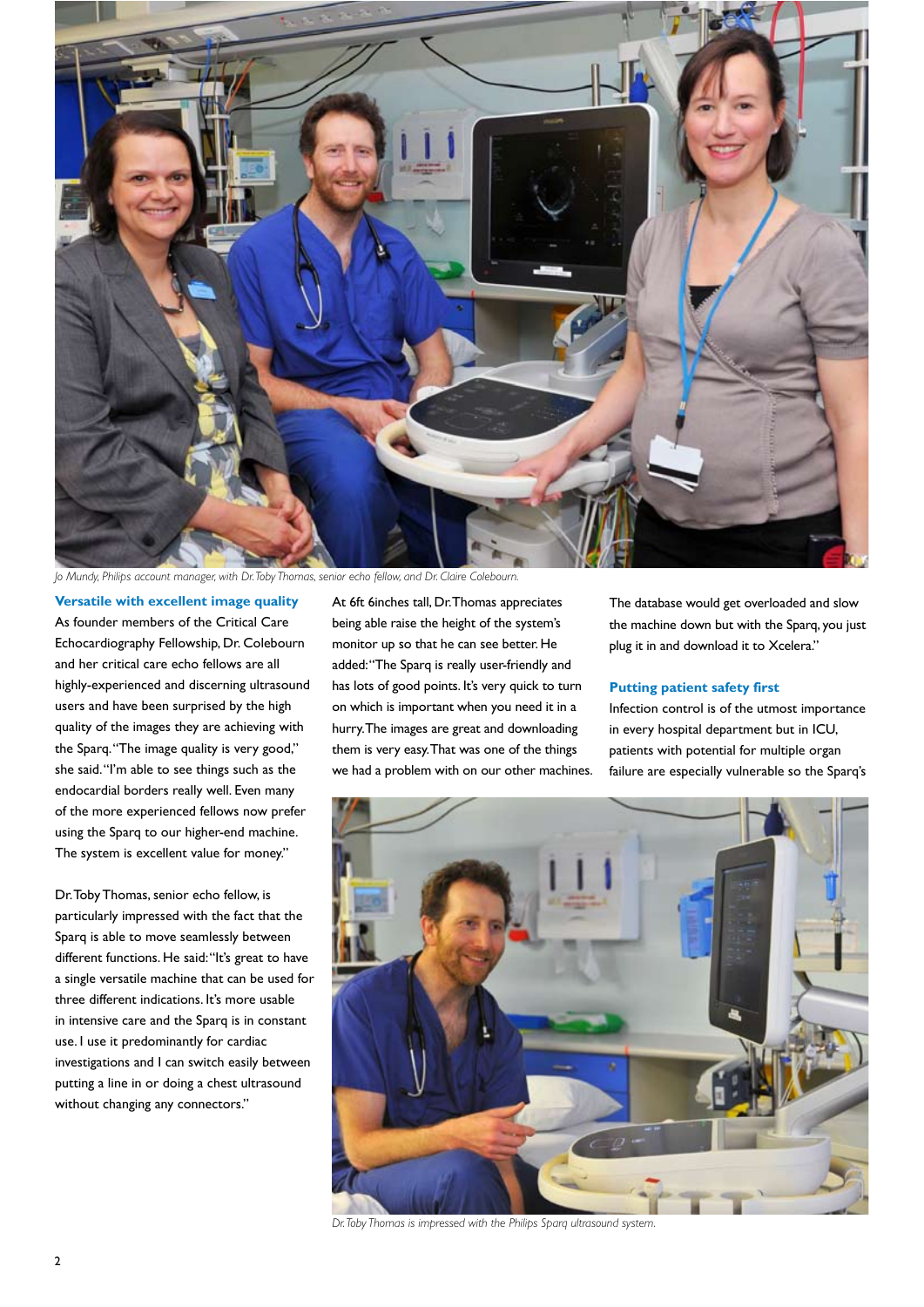### "It's great to have a single versatile machine that can be used for three different indications."

sealed glass touchscreen control panel is an enormous help. "You have to be really careful in intensive care if a patient is carrying something like C.difficile," said Dr. Colebourn. "Everything can get covered in spores. The bugs and dust can get trapped in a normal keypad so the wipe-clean touchscreen is brilliant."

#### **Increased clinical value**

The team at John Radcliffe Hospital are certain that the Sparq has enabled them to make significant medical advances. "The clinical value has been enormous since we started using the Sparq," claimed Dr. Colebourn. "Direct visualisation for vascular access and chest drain insertion is now a

standard of care. Echocardiography is on the crest of the wave. You can't get away from technology in ICU, it is integral to what we do here and the Sparq's capabilities follow a ground swell of what's going on nationally."

She added: "Our patients are benefiting directly from the Sparq. Their first two hours are the most critical period and we need to know what's going on quickly. Immediate access to cardiac information guides drug selection, fluid management and escalation decisions - all of which have an immediate and tangible impact on patient care."

**A new era in non-invasive technology** Dr. Colebourn described how historically,

ICU has had a tendency to be a, "black box input and output operation" and how the transformation of the speciality, moving away from risky, invasive procedures, can only be achieved by embracing more intelligent technologies.

"The Sparq allows us to be more clinical," she said. "It enables us to find out what's going on without invasive procedures. It fits right into modern ICU thinking." Dr. Colebourn claimed that 99% of the echoes performed in her department are now Transthoracic echocardiograms (TTE). The enhanced imaging capabilities of the Sparq means that there is less necessity to perform Transesophageal echocardiograms (TOE).

#### Philips Sparq – the perfect system for new professional qualification



*The Oxford critical care echo team (left to right): Dr. Claire Colebourn, Dr. Toby Thomas, Dr. Dave Garry and Dr. Graham Barker.*

**The team has been so dedicated to promoting patient safety and clinical progress through education, that in 2010 the clinicians at John Radcliffe established the Oxford Critical Care Echo Fellowship in collaboration with the cardiology department. Dr. Colebourn is its programme lead.** 

The two-year fellowship programme supports the fellow through full accreditation in TTE, through a mentored process and on to develop as a teacher themselves. It is a local realisation of the vision established by a working group composed of members from the Intensive Care Society (ICS) and the British Society of Echocardiography (BSE).

Dr. Colebourn explained: "Through the efforts of both the BSE and the ICS we now have established examination processes for both basic and advanced critical care echo. It is very likely to become the norm for patients admitted to ICU to have an echo as part of their initial assessment. These new examination processes mean that those echoes can now be standardised." Dr. Colebourn has contributed to defining echo in ICU – something that has not been done before.

"The Sparq is ideal for the two new accreditations in echo," she said. "Intensive care echocardiography is a specific skill – it has its own arena. With the support of our cardiology colleagues we are learning to use echo in a very clinical context. There is a clinical thrust to it."

Dr. Thomas added: "It's very easy to teach people using the Sparq. The user interface is simple to work out and you can adjust the settings on the system so that new people are not overwhelmed. Within thirty minutes they are up and running."